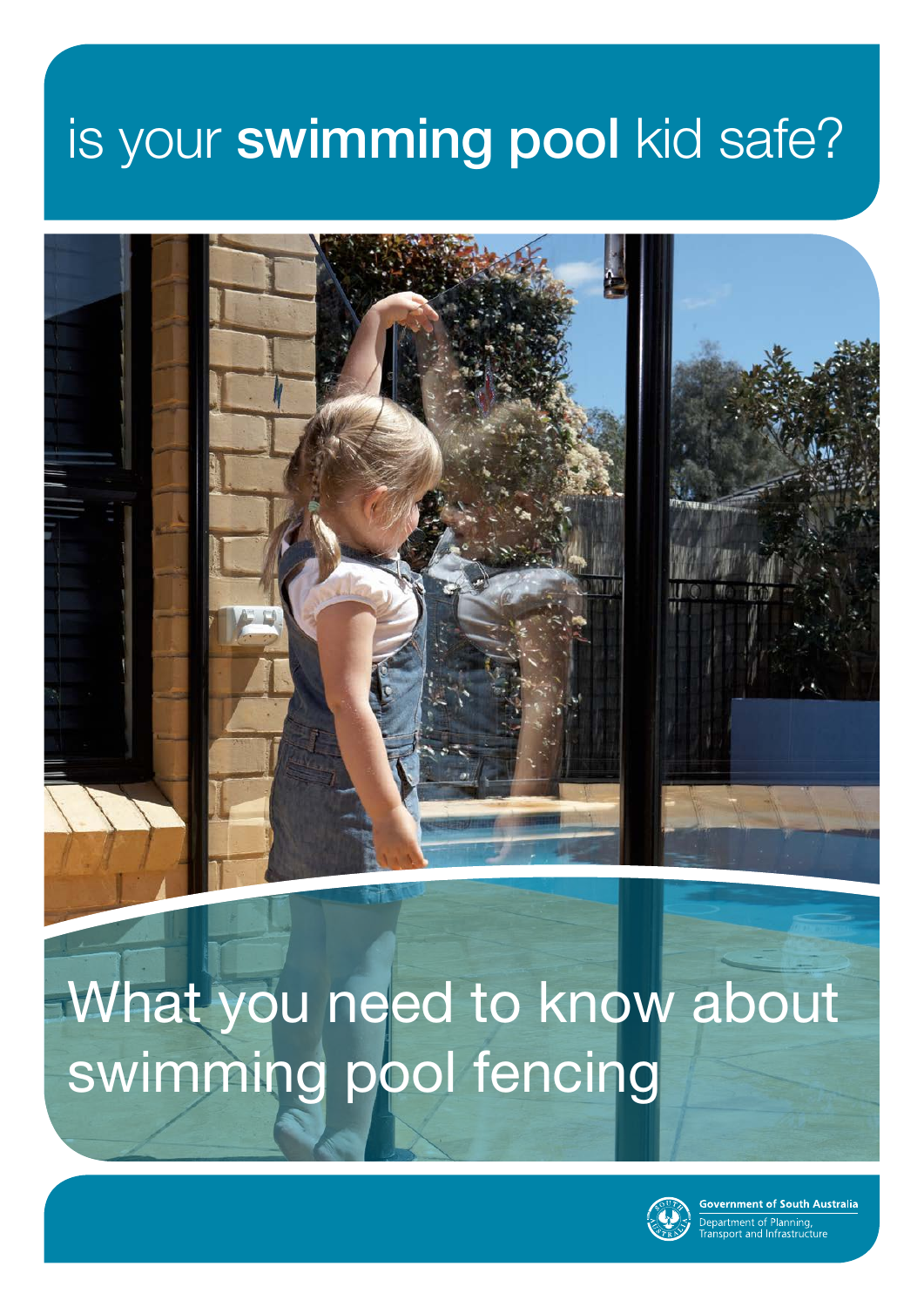# As a swimming pool owner, YOU ARE RESPONSIBLE for safety.

Drowning is the biggest cause of accidental death for young children and most occur in private backyard swimming pools. You can reduce the risk of such an accident occurring in your swimming pool by making sure that your pool is adequately fenced and young children are supervised at all times.

## **Fencing**

**>** All swimming pools must have a continuous safety barrier that is maintained by the pool owner and which restricts access by young children to the pool.

## **Filtration**

**>** In-ground or above-ground swimming pools and spas must have a water recirculation and filtration system that complies with AS 1926.3 to reduce the risk of injury to a young child due to entrapment by suction.

#### **Maintenance**

**>** Swimming pool owners must ensure that all required swimming pool safety features are maintained in working order at all times.

## **Supervision**

**>** Children can move quickly and do not recognise the dangers of a pool - close child supervision will help to reduce the number of drownings in private swimming pools.

## **Resuscitation**

**>** Resuscitation skills are crucial because they save lives – make certain that someone on the property has these skills.

# LEGISLATION APPLYING TO SWIMMING POOLS IN SA

# Swimming pools built before 1 July 1993

If your property contains a swimming pool built before 1 July 1993 and you are placing your property up for sale you will need to ensure that your swimming pool barriers are in line with Ministerial Building Standard MBS 004 - Swimming pool safety - designated safety features for pools built before 1 July 1993.

If the property on which a swimming pool is located is not sold, the swimming pool can continue to comply with the old *Swimming Pools (Safety) Act 1972*, which requires the swimming pool owner to ensure that the swimming pool is enclosed by a fence, wall or building or any combination of these, that restricts access by young children to the swimming pool.



\* Boundary fences forming part of the barrier must be 1.8m high, with a 900mm non-climbable zone at the top on the pool side of the fence.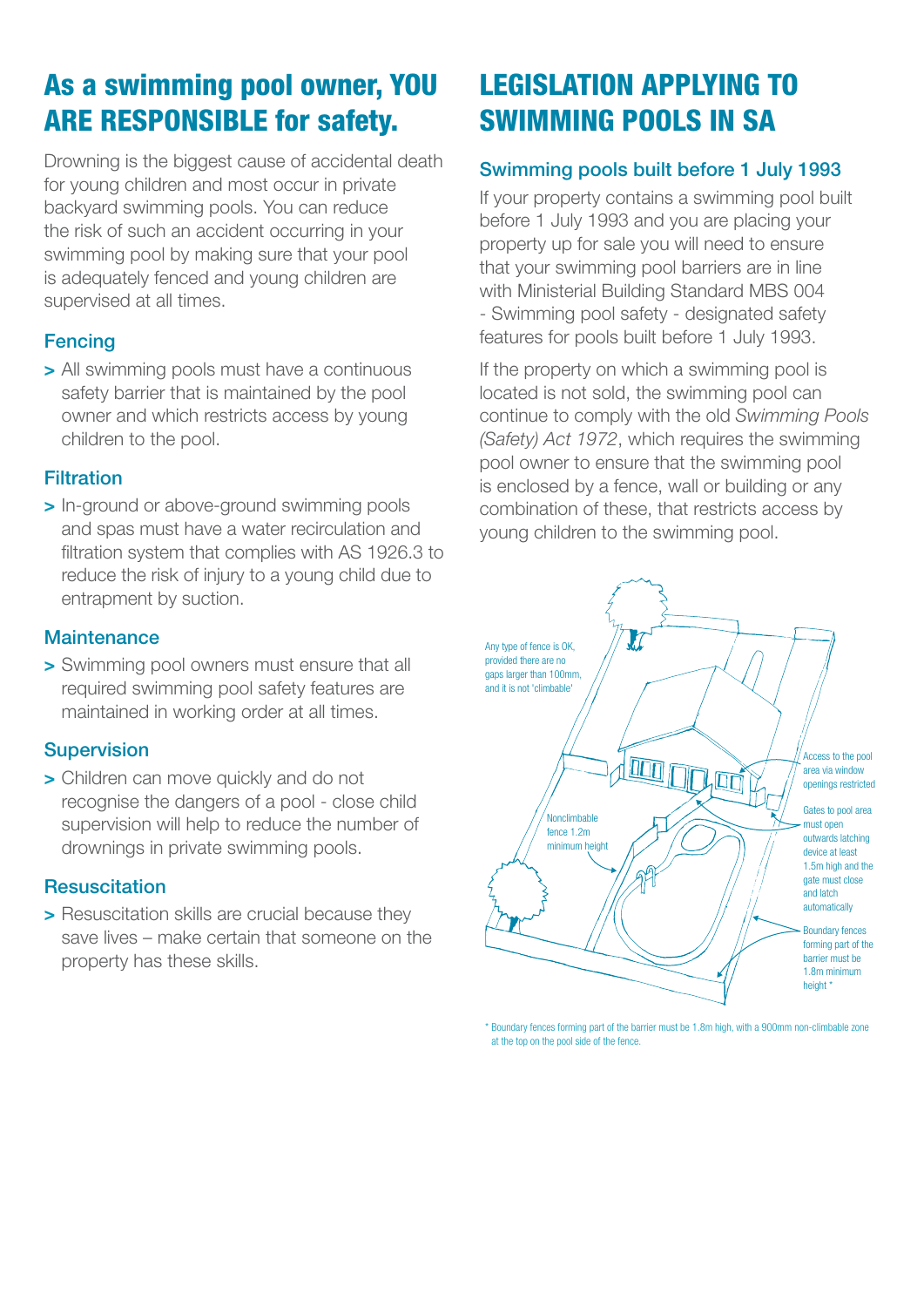#### Swimming pools built on or after 1 July 1993

Swimming pools built from 1 July 1993 must comply with the rules that were in place when the pool or child safety barriers were approved. Contact the local Council to find out what rules apply.

#### Acceptable safety barriers

All pools must have suitable safety barriers to restrict access by young children to the immediate pool surrounds, constructed in accordance with Australian Standard AS 1926.1.

#### Barrier requirements complying with AS 1926.1

Fencing must be constructed, such that:

- **>** the fence is an effective barrier to young children
- **>** it is permanent
- **>** it does not provide access for young children to crawl under or to climb over by using foot and hand holds
- **>** it is not less than 1.2 metres high
- **>** boundary fences, if used as part of the childsafety barrier must be at least 1.8 metres high on the inside, with a 900mm non-climbable zone on the *inside* at the top. It can be less than 1.8 metres high and can be climbable on the outside (neighbour's side).

Gates to the pool area must:

- **>** only swing outward from the pool area
- **>** be self closing from any position
- **>** be fitted with a latching device that is out reach of small children (generally 1.5 metres above ground level)
- **>** you should never prop the gate open or prevent it from latching.

## Security measures on awning and sliding windows complying with AS 1926.1

Where the openable part of any window is less than 1.8 metres above the finished ground level and provides direct access from the house to the pool area, it must have one of the following:

- **>** bars or metal screen or
- **>** a mechanism limiting the size of the window opening to a maximum of 100mm.





#### **Inspections**

If you are selling a property with a swimming pool, you are not required to have an inspection or compliance certificate – however some council officers, building consultants and private certifiers are able to offer advice. Only council officers have legislative authority under the *Planning, Development and Infrastructure Act 2016 (PDI Act)* to enforce requirements for swimming pool safety.

For new swimming pools, your local council will inspect the pool and safety features including the finished child safety barriers. You need to notify your council at two stages:

1. When the pool itself is ready for filling with water

2. When the **approved** child safety barriers are finished and ready to inspect

You must not fill the pool until a complying safety barrier is in place. A temporary barrier that complies with the Building Code can be used for not more than two months.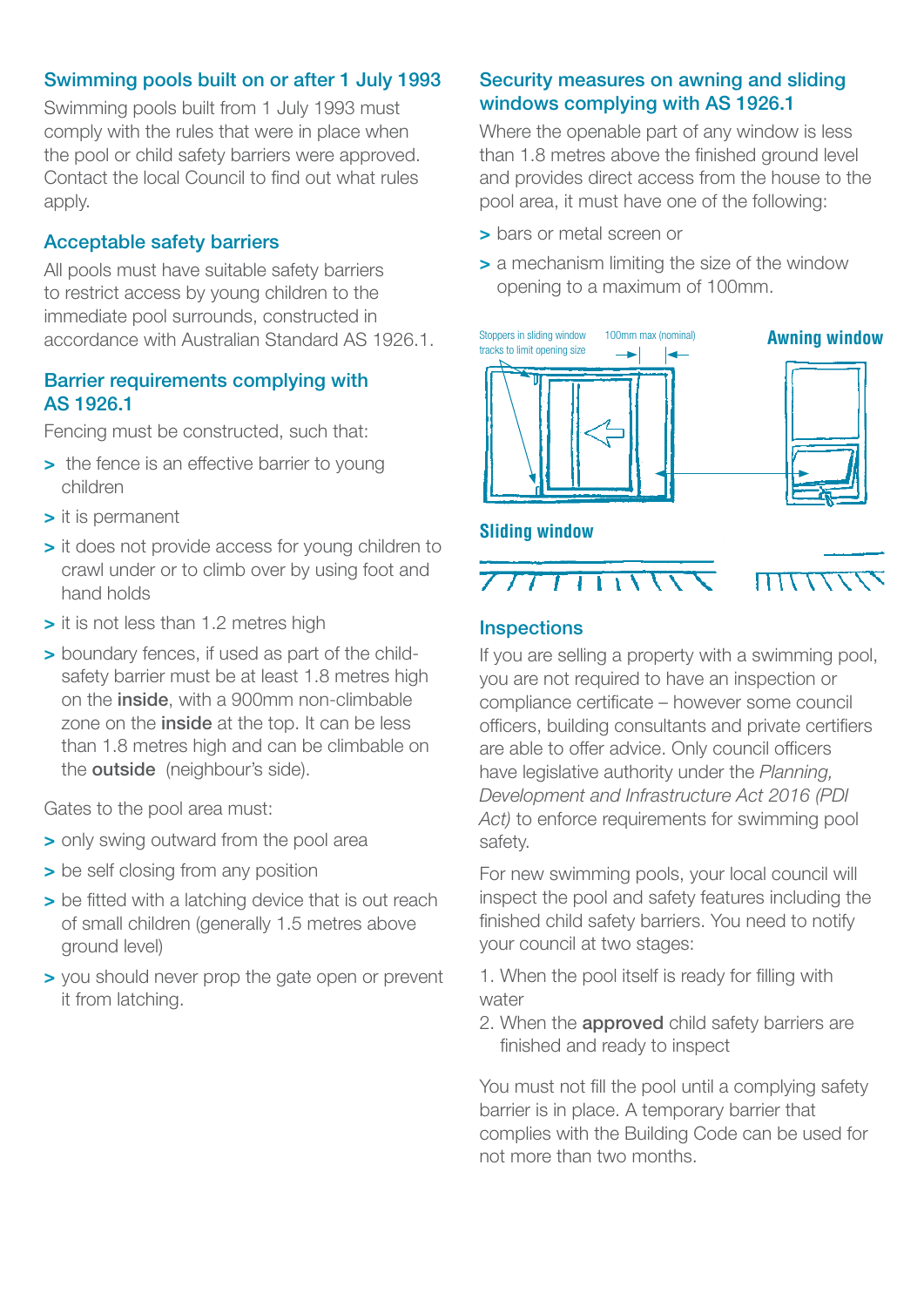# POOL SAFETY CHECKLIST

Ask yourself these questions to assess the safety of your pool.

- > Could a young child easily climb over, under or through your fence to get to the pool? Minimum standards for new pools require (generally) a 1.2m high permanent fence (or 1.8m in the case of a boundary fence), which a young child could not easily climb over or pass through from outside the pool enclosure.
- > Do all of the gates in your pool safety barrier close and latch properly, so that they could not easily be opened by a small child? Gates must be self-closing and selflatching. The release for the latching device must be at least 1.5m above ground level or otherwise out of reach. Gates must be hung so that they open outwards from the pool area. Never prop the gate open.
- > Is the pool clear of toys and other floating objects that could attract a child's attention? Balls and other floating toys can attract children to the water. Keep them out of the pool area when not in use.
- > Could a child get access to a swimming pool through a window in your house?

The current requirement for new pools is broadly that, where the openable part of the window is less than 1.8m above the finished ground level, then a child could get access to the pool area through the window and as such the window must be protected to AS 1926.1

#### > Do you keep an eye out for objects that could be used for climbing over a pool safety barrier?

Objects such as garden furniture, children's toys, plants and ladders could be used by young children to climb over a safety barrier to get to the swimming pool. Keep these objects well away from the safety barriers.

 > Do you supervise young children while they are in or outside the pool area?

Safety barriers alone are not enough to prevent young children from getting to a swimming pool. Young children are adventurous; they may climb, squeeze through or scale safety barriers to get to a swimming pool. Adequate supervision is essential.

> Do you have resuscitation skills?

Total responsibility includes resuscitation skills. Training for resuscitation is available from The Royal Life Saving Society, Australian Red Cross and St John Ambulance.

> Do you maintain the fence and gates?

The law requires that you must ensure that safety features are maintained in good working order at all times. This includes making sure that the gate closes and latches automatically.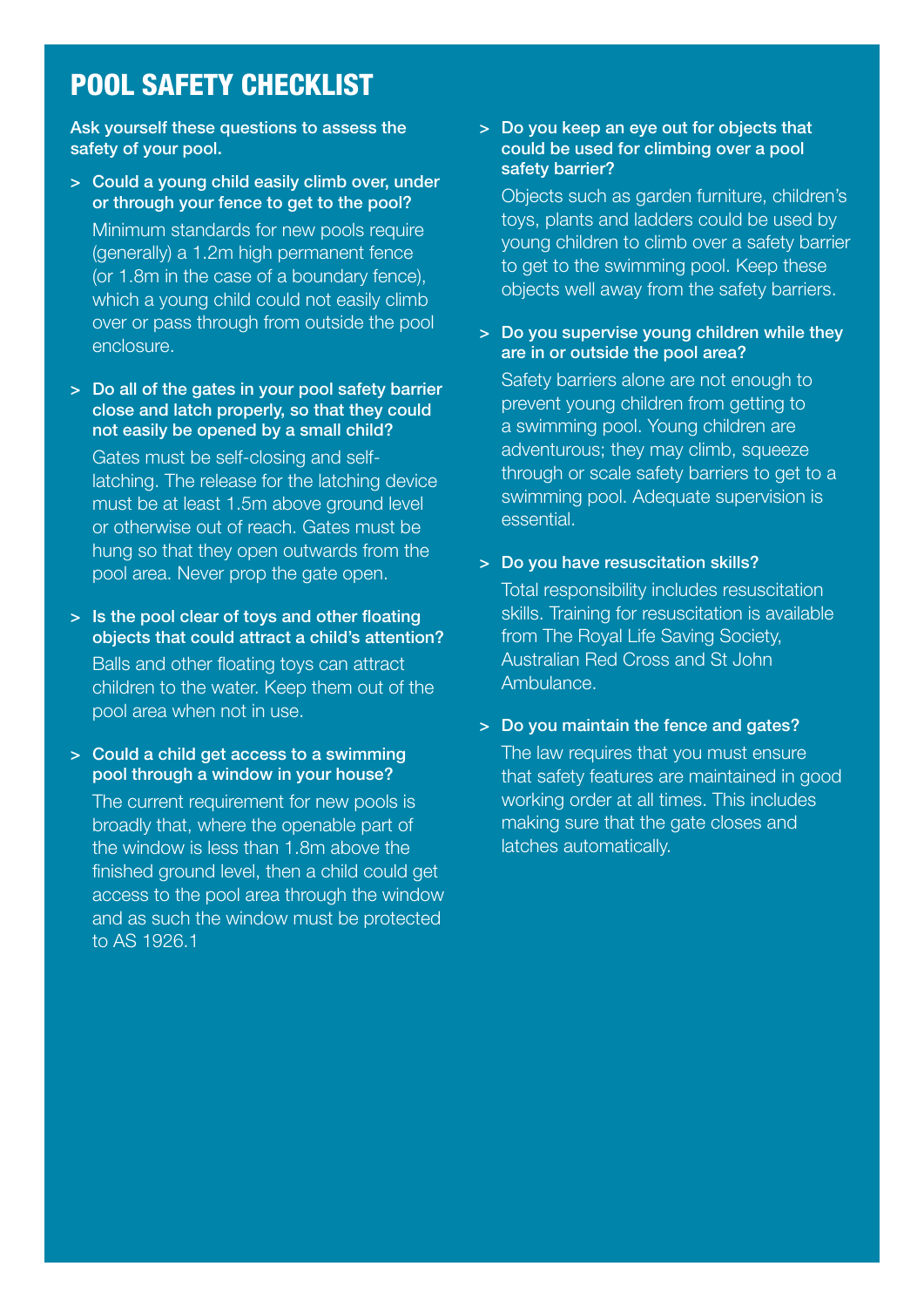# FREQUENTLY ASKED QUESTIONS

## What is a swimming pool?

The PDI Act defines a swimming pool as an excavation or structure that is capable of being filled with water and is used primarily for swimming, wading, paddling, or the like, including a bathing or wading pool, or spa pool, but not a spa bath.

People often ask if the requirements apply to a fish pond or landscaping water feature. The answer is that they do not unless it is used primarily for swimming, wading, paddling or the like.

#### If I buy an aboveground or inflatable pool, what do I have to do?

If the pool has a filtration system, you will need to contact your local council about obtaining approval for the pool and ensuring safety features are in place.

#### The sides of my aboveground pool are more than 1.2 metres high. Do I need a fence as well?

The sides of some aboveground pools can be acceptable as pool safety barriers, however if you choose to rely on the side walls the ladder/access point must be fenced.

## Can I install a portable pool or spa on a deck?

 near a retaining wall you should seek advice from an engineer or your local council about whether If you are thinking about installing a portable pool or spa on a deck, balcony, suspended floor or the deck or wall can take the weight of the pool without collapsing.

#### Do I need development approval for a new pool?

Yes. Before approval, your local council will check:

- **>** the details and location of safety barriers (they should restrict access to the swimming pool by young children)
- **>** the safety of the pump (there are a number of safety requirements in place to prevent suctionrelated injuries or deaths in swimming pools)
- **>** the adequacy of structural support for the swimming pool (particularly if the pool is to be placed on a deck, balcony or near a retaining wall)

#### I want to sell my house and I have a swimming pool. What are my legal obligations?

If your property contains a swimming pool that was built or installed before 1 July 1993 and you are placing your property up for sale you will need to ensure that your swimming pool barriers are in line with the relevant requirements for swimming pool safety. Fencing or barriers may need to be upgraded to meet the safety requirements.

Note: This requirement only applies to swimming pools built or installed before 1 July 1993.

It is the responsibility of the party selling the property to ensure that the swimming pool safety is in line with the current requirements. Note: A certificate of compliance is not required under current legislation.

#### Can child-resistant doors be used as part of the safety barrier?

Child-resistant doors cannot be used for new outdoor pools – only compliant fencing can be used. For pools built before 1 July 1993 childresistant doors can only be used in situations allowed by Ministerial Building Standard MBS 004.

#### How long can a temporary fence/barrier be used as the safety barrier?

For up to two months from the date of completion of the pool. The approved safety barrier must be installed before the expiration of two months.